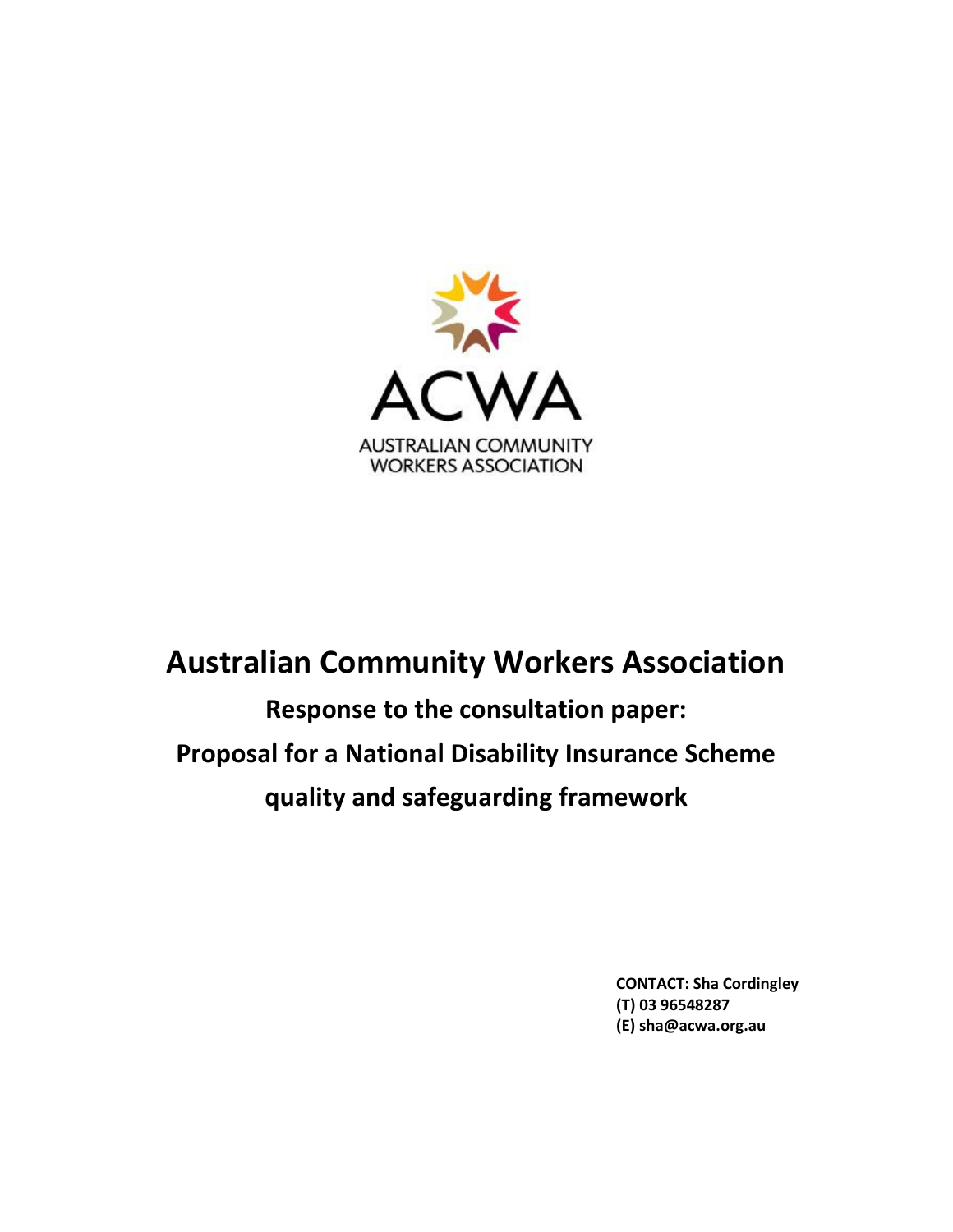## **Introduction**

The Australian Community Workers Association (ACWA) is the professional association for Australia's 400,000 community work practitioners. We count individuals who provide direct supports to people living with a disability amongst our constituents. ACWA is the accrediting body for community services diplomas and degrees and we are also an authorised assessing agency for the Department of Immigration and Border Protection. Earlier this year, after twelve months of consultation, we launched a public searchable register of individuals working in the community sector which we believe may help address some of the concerns of service users and their families and friends, as well as employers.

ACWA believes that with the welcome new funding arrangements under the NDIS such issues as a viable complaints system and ensuring the right of people receiving support services to feel and be safe are imperative. We have addressed two sections of the consultation paper: systems for handling complaints, and ensuring staff are safe to work with participants.

# **Systems for handling complaints**

## *How important is it to have an NDIS complaints system that is independent from providers of supports?*

The Australian Community Workers Association believes that it is imperative to have a dual complaints system. Clearly any support or service provider should be meeting best practice standards and provide an avenue for complaint that is outside the grievance system. In complying with best practice standards the complaint system should be used not only to address the issue at hand but also to ensure continuous improvement in the provision of supports and services. However, as is demonstrated by your case study, there is always the possibility that a complaint by one individual may impinge on the rights of another. In this eventuality we believe that an independent third party is best placed to deal with such complex complaints. The issue outlined in the case study highlights the need for an outside complaints system where the more complex elements of a complaint are recognised and factored into its resolution.

We believe that an independent complaints process should be available where the 'in-house' resolution of a complaint contravenes or has the potential to contravene other human rights. To have this independent umpire available will ensure that the resolution of a complaint has taken into account all intrinsic rights and will ensure that complaints are taken seriously and dealt with in a non-prejudicial way.

## *Should an NDIS complaints system apply only to disability-related supports funded by the NDIDS, to all funded supports, or to all disability services regardless of whether they are funded by the NDIS?*

It is the belief of ACWA that all persons living with a disability should have access to a complaints system regardless of where funding for supports are derived. We therefore believe that all disability support services should be held to account for the services/supports they provide and answer any complaint levelled against them. As previously mentioned an independent system for making a complaint is highly desirable particularly for people living in shared accommodation, receiving supports in a group situation, or receiving supports upon which they are entirely reliant.

### *What powers should a complaints body have?*

As with most complaints systems we believe that ultimately a final decision regarding the outcome of a complaint will need to be made. Sometimes issues escalate and complaints are dealt with through the